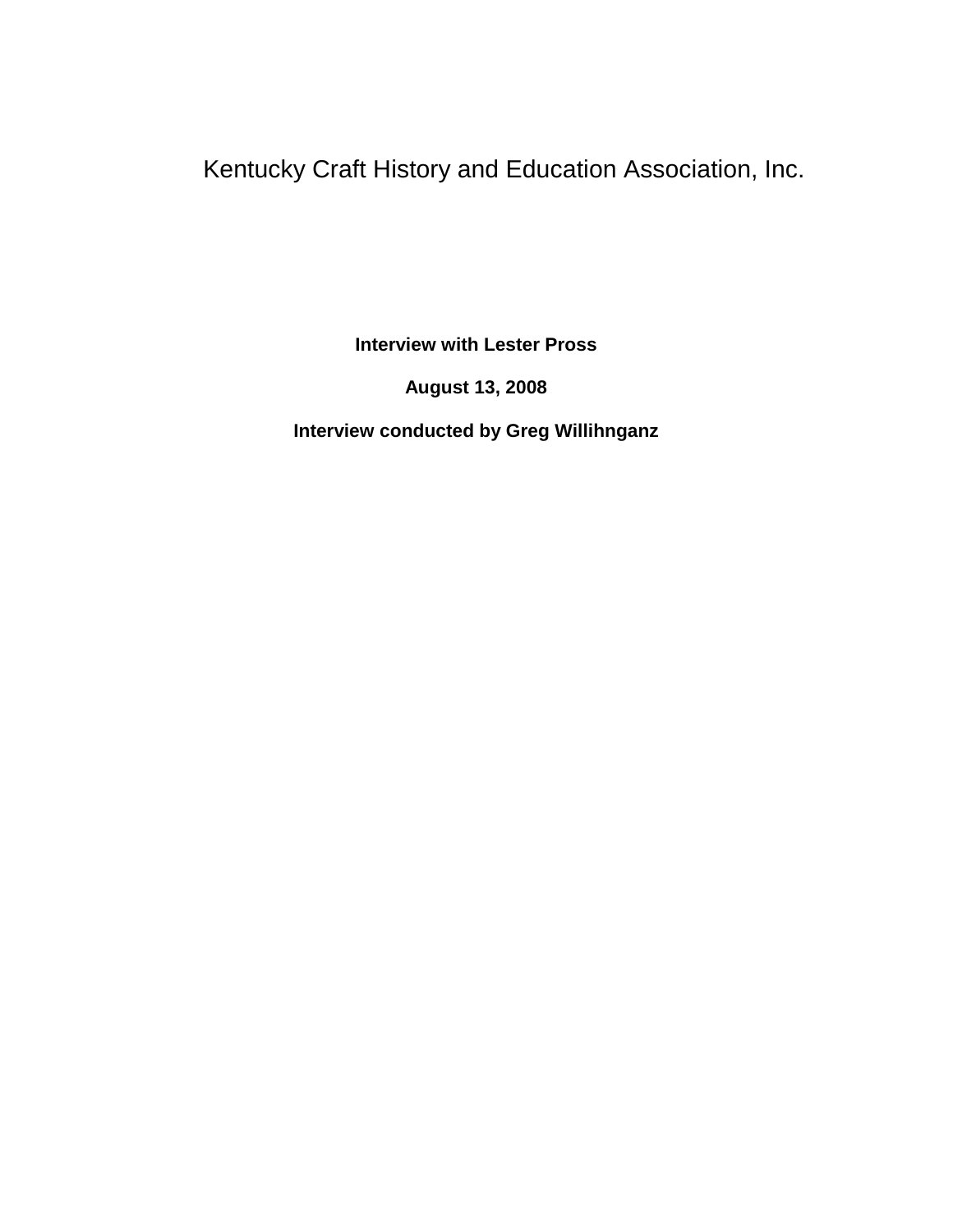WILLIHNGANZ: My name is Greg Willihnganz. And today, I'm going to be interviewing Lester Pross at the Bellando home in Berea, Kentucky, on August 13, 2008, for the Kentucky Craft History and Education Association. Tell me**…**uh**…**Les**…**uh**…**a little bit about**…**uh**…**what you've done in terms of**…**uh**…**the type of work that you've done. Uh, let me get more specific here. Uh, you're something of an artist, and you're something of an educator, and**…**uh**…**tell us about the work that you've done**…**what you see yourself as having accomplished**.**

PROSS: Well, there's a lot to look back on from this point, and I sometimes wonder what I have accomplished. I was telling Lila the other day, uh…got into a box under the bed the other day, and here was a great pile of water colors that I had done, oh, years ago. Uh…I was impressed by the amount of junk that was in there, but also by…uh…maybe a handful of things that looked pretty good. Uh…in my uh…earlier painting times…uh…it was primarily water color. And, I'm not quite sure why…uh…perhaps…uh…courses in high school and college, but they were portable. They were…uh, uh…handy, comfortable, and…uh…didn't need…uh…either space or equipment to deal with. But somehow, I…uh…sort of got weaned away from them with oils. I liked the smell. I liked the feel. I liked the stuff of the paint, and…uh…almost all of my work in the last oh, 20-30 years…uh…has been with oils. Uh…I promised myself that I'm going to get back into that box and look some more and perhaps even make some…uh, uh…connections. Some of the water colors might turn into oils, well, we'll see. But, all of this has been…uh…by the way, because primary energies, of course, have been with teaching. And...uh, uh...job at Berea College doesn't leave you much time for yourself. So, what I've been doing has been…uh…during the summers…uh…occasionally during the year, when I can steal some time. Used to think that…uh…I taught all year until…uh…June, and spent June catching up…uh…wrapping up the loose ends. Uh…in August…getting ready for the next year that was coming, and during July that wasn't much left of me anyway. So nothing, nothing much tended to get done. Uh…that's been the pattern pretty much…uh…during the teaching years. Uh, since I retired there's been much more time in the studio, of course, and all the other nice things that you can do when you retire. Uh, I think that traveling that we'd done has been a great impetus for the production of paintings. Uh…parts of the world that need to be remembered, and the…uh…comfort of living with these things, having them up in our own house as…uh…well, as things to remember good times with. That's, that's been important.

WILLIHNGANZ: How do you pick what you choose to record…uh…through your art?

PROSS: Hum, well the most recent one has been a section of Puerto Rican beach, where…uh…we stayed for a few days, oh; eight years ago. Uh…had this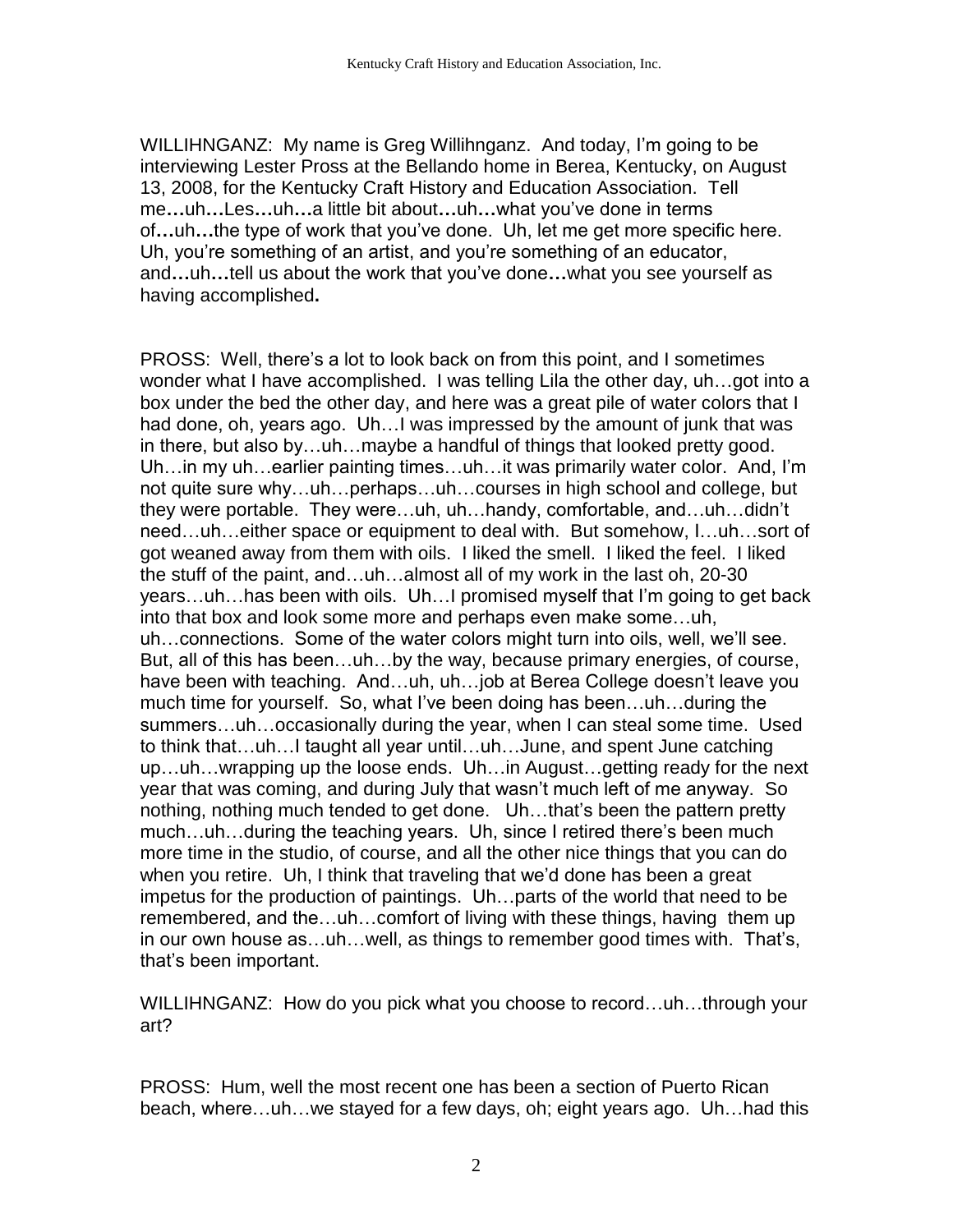in mind for a long time…and uh…this just seemed the time to…uh…go ahead and do it. I'm not sure that…uh…what's been done is…uh…is going to be it. There may, there may have to be…uh, uh…a few other versions, and the one that's in mind right now *[laughter]* is a view of Mt. Everest. We were flying from…uh…Bangkok to…uh…Katmandu…long time ago, and it was evening. And, way off in the distance was this tiny little point of orange light, and the speaker on the plane said, "That's Mt. Everest way over there." Course, it was in view only for a few minutes, probably the closest I'll ever get to Mt. Everest, but it was an impressive…uh…vision. And ever since that time, which was about 20 years ago or so, uh…the possibility of a painting has been running around in my head. And, I think that maybe, uh…now is the time to lay it out, so we'll see. But that's one of the…uh, uh…what's the plural of impetus? Impeti *[laughter]*? Impetuses? Uh, things like that…uh…have to…uh, uh…stew for a while, and it may be years before…uh, uh…they come.

WILLIHNGANZ: When you pick a picture to do, when you come up with the concept of it and what not, uh…what goes through your mind in terms of what makes this the right subject for you and what makes this valuable and worth recording?

PROSS: Uh, I think perhaps my excitement or pleasure in the experience. Now, that could be just…uh…a view of Berea's hills and fields…uh …on a sunny day. Uh…those are always different. They're ever changing. Uh…I see, see the world often in terms of possible paintings. Uh…what would be essential to…uh…to deal with in terms of organization, composition, color, uh, mood, spirit. The…uh…common things are sometimes as exciting, I think, as the uh…spectacular, like Mt. Everest. Yesterday afternoon, for example, on the deck was a cup of coffee; I was looking out at the neighboring fields through…uh …a willow tree to the nice puffy, white clouds behind it and the barns at the top of the hill across the way. So, here was a sort of ready-made…uh…situation and a composition. I wouldn't have had to do anything to it except take it as it was. It was ready-made. I'm not sure that will ever turn into a painting, but it…uh…it presented itself, that experience did, as a possibility.

WILLIHNGANZ: Okay, interesting. Tell me a little bit about your history in terms of how you got into art. Did you grow up doing a lot of art as a child? Were you born in Kentucky? Did you come from here?

PROSS: (laughter) No, I was born in Connecticut. We moved to upstate New York when I was two, and I grew up in Gloversville, which was a glove-making city (unintelligible). Uh…stayed there through high school, then I went off to Overland College in Ohio. Uh…did a bachelor's and master's there, came down to Berea to teach, and been here ever since. So, I'm a Yankee, I guess, a real Connecticut Yankee, but…

WILLIHNGANZ: What were your degrees in?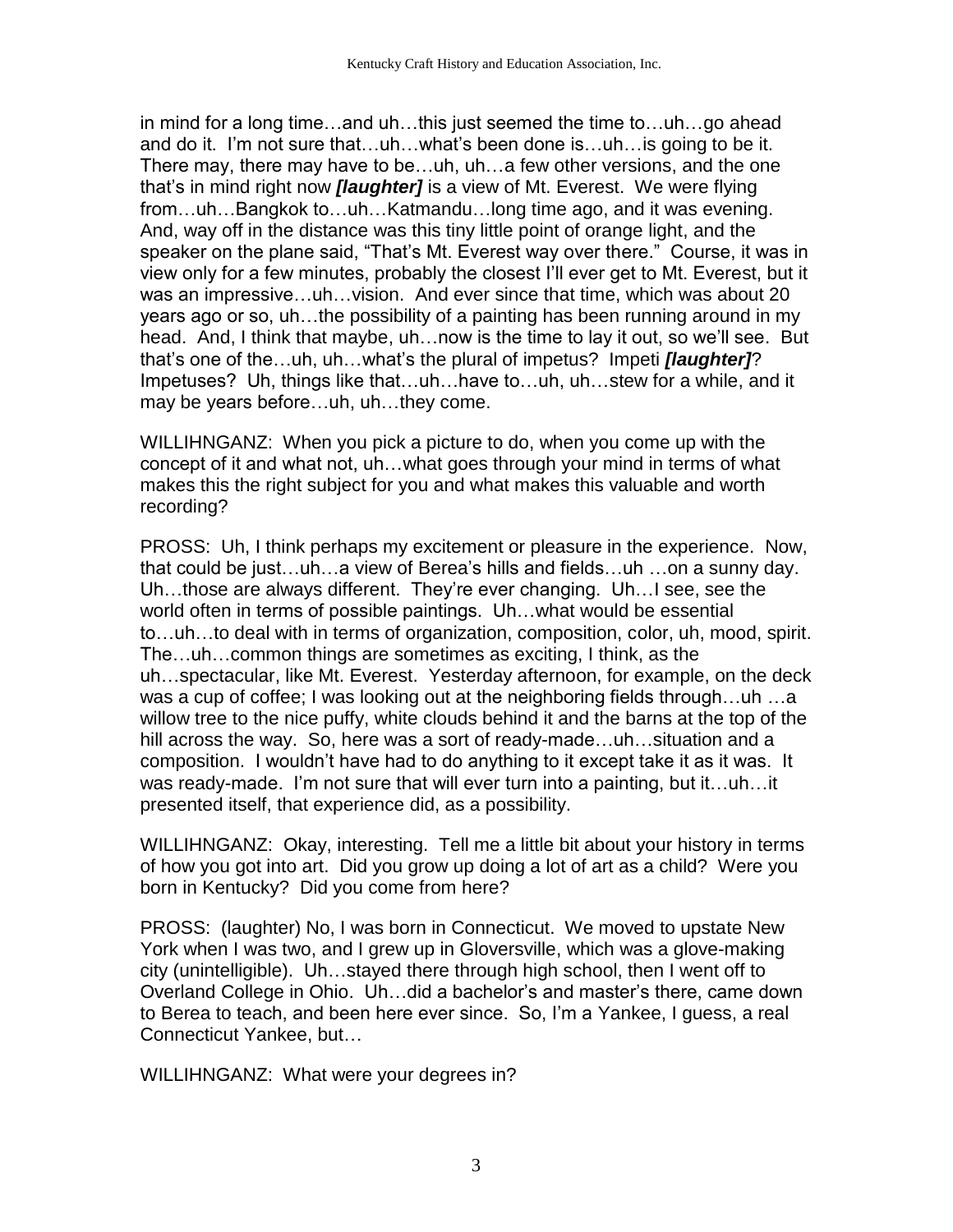PROSS: In what they called then, Fine Arts, Art History and Painting…primarily. But, with all the other things that go along with that…uh…usual undergraduate and graduate degrees.

WILLIHNGANZ: So then, you came into Kentucky and started teaching at Berea.

PROSS: Yes.

WILLIHNGANZ: And you've pretty much been at Berea ever since?

PROSS: Yes. Uh, huh.

WILLIHNGANZ: Lot of years at Berea.

PROSS: *[Laughter]* Yes. Good ones.

WILLIHNGANZ: Well, that's good.

PROSS: Good ones. Uh…just been getting together…uh…an exhibitions for the Art Department in September, of Middle Eastern Art. Uh…not fine arts kinds of things, but…uh…objects we lived with and have lived with ever since during our…uh…two times in Pakistan and Egypt, when I was teaching on sabbatical. The…uh…kinds of things you remember from adventures like those…uh…don't necessarily turn into works of art, but it was a time of, of…uh…taking in…uh…totally new civilizations and cultures, ways of living. So, there's been this…uh…this recollection that's been fun to do, even though it was over a half a century ago. Uh, we'll see how the show turns out. I'm not quite sure what they'll select, but there's plenty for them to select from the…uh…impetus…there is the college's emphasis this fall on the Middle East, so we'll see.

WILLIHNGANZ: Now, in your travels you've encountered a lot of different cultures…uh…and a lot of different art, I'm sure. Have those had an effect on what you've been able to produce?

PROSS: Yes. Uh. We had…uh…a couple of years in Japan. Our one year as students with the University of Colorado overseas program, and another year teaching at Colby College. And during the first time, we had…uh…semi-painting experiences with a wonderful master of the art, this is ink painting. Uh, we came, my wife and I, as…uh, uh…innocents to this, but it was part of the program. And…uh…yes, that experience with the freedom of the brush and the ink did have an effect on my own work, for a number of years afterwards. Other things came into play later; of course. I sort of broke away from the looseness of ink. But…uh…yes that, that was an influence.

WILLIHNGANZ: What sort of effects did it have on your work?

PROSS: Uh, the immediacy of the medium and the necessity to think and to choose before doing. I remember one afternoon when I was dealing with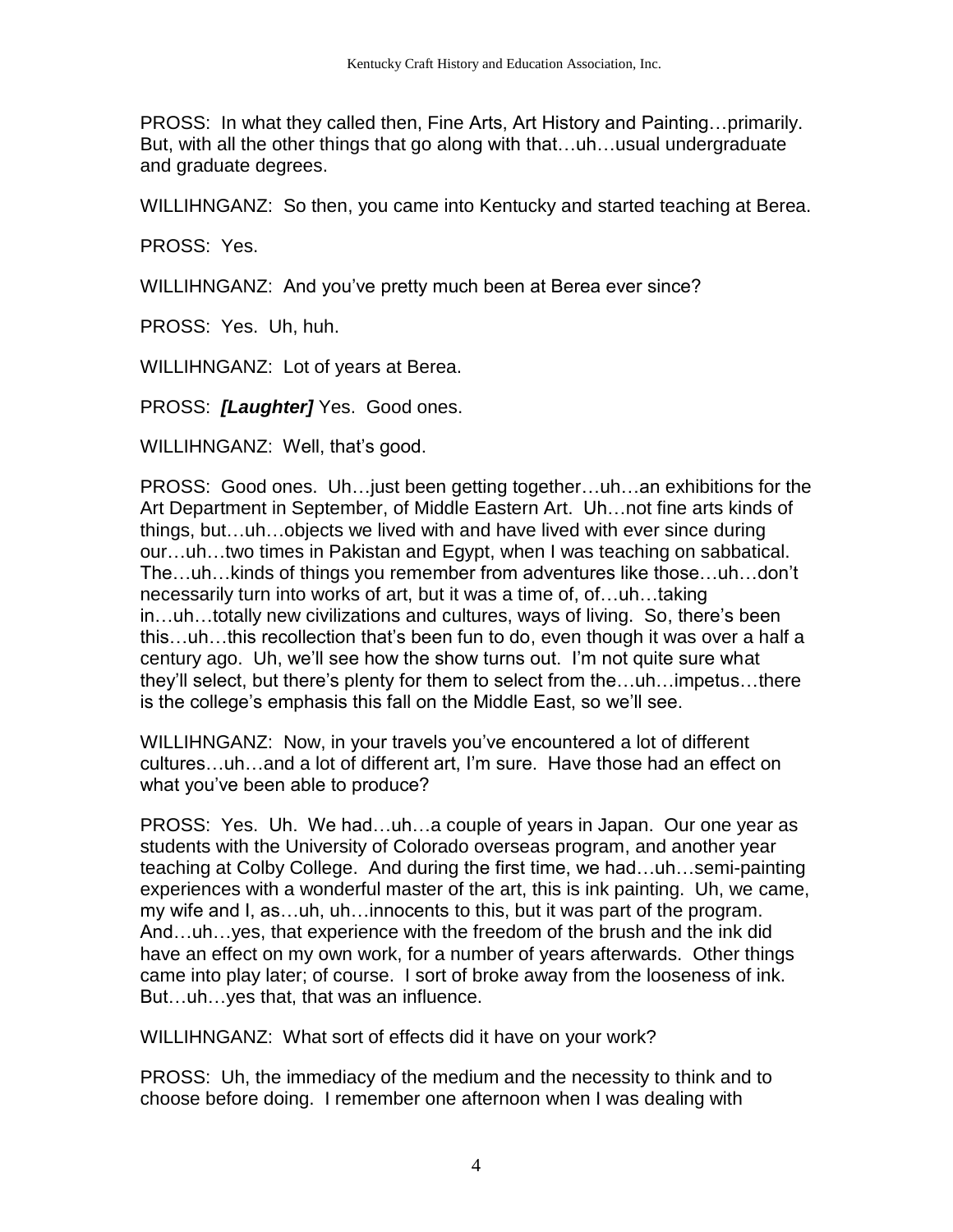the…uh…the mountains around our, our apartment in Kyoto. Uh…the first half dozen or so were…uh…quite…uh…specific, well-defined, uh…what I saw rather than really what I was feeling. But gradually, these got themselves worked out, and the paintings became more and more simplified until finally, I remember the moment, there was just one single stroke which did it, and that…uh…that clarified the whole experience of the mountain, mountainess. So…uh…I think a lot of things had to be worked out first. But then, there came the essence of the vision, and the experience of it. And, I think that's probably one of the best paintings I've ever made. It took maybe 20 seconds to do, but hours of preparation.

WILLIHNGANZ: Wow. Do you have that painting?

PROSS: Oh, yes. I tried to…uh…redo it in oil one time and that just didn't work. The…uh, uh…immediacy of the brush full of ink on the very fragile paper had to, had to be it.

WILLIHNGANZ: Hum. Wow.

PROSS: You can't really go from one medium to another very easily.

WILLIHNGANZ: Uh, huh. So, uh…tell me, have you sold a lot of your work? Have you marketed much?

PROSS: No. No. Uh…haven't tried to. I've been glad when people were willing to buy 'em. Well, maybe a dozen or so over time. Uh…but they're like my, my children. I'm not particularly interested in letting them go *[Laughter]*. Get 'em out every once in a while, and look 'em over, and think and remember. Uh, no. I've not marketed, and the problem now is, what do you do with all these?

WILLIHNGANZ: Tell me a little bit about the, the career that you've had. After you got out of college, you got into Berea. What…uh…what you did there, and…uh…what you got involved with in terms of the community and arts organizations and all?

PROSS: The prime job, of course, was teaching particular classes in…uh…general art history, drawing and painting, design, and eventually…uh…calligraphy uh printing design, uh…the arts of Asia, because of experiences we had both traveling and teaching there. Uh, in 1950, after we'd been here four years, uh…there was a necessity in the Art Department for a change in administration. So, two of us decided to share the chairmanship, and for almost 30 years…much too long a time…uh…I was co-chair of the department. Then my colleague retired and I had it by myself for a while. Uh, then we went on a final sabbatical and…uh…I retired from all of that administration. But that involved…uh…you know, work with…uh…curriculum and advising and planning…uh…dealing with…uh…department's collection of works of art…which was substantial. The library, the equipment, a new building…uh…all the stuff that goes with…uh…being on a campus and dealing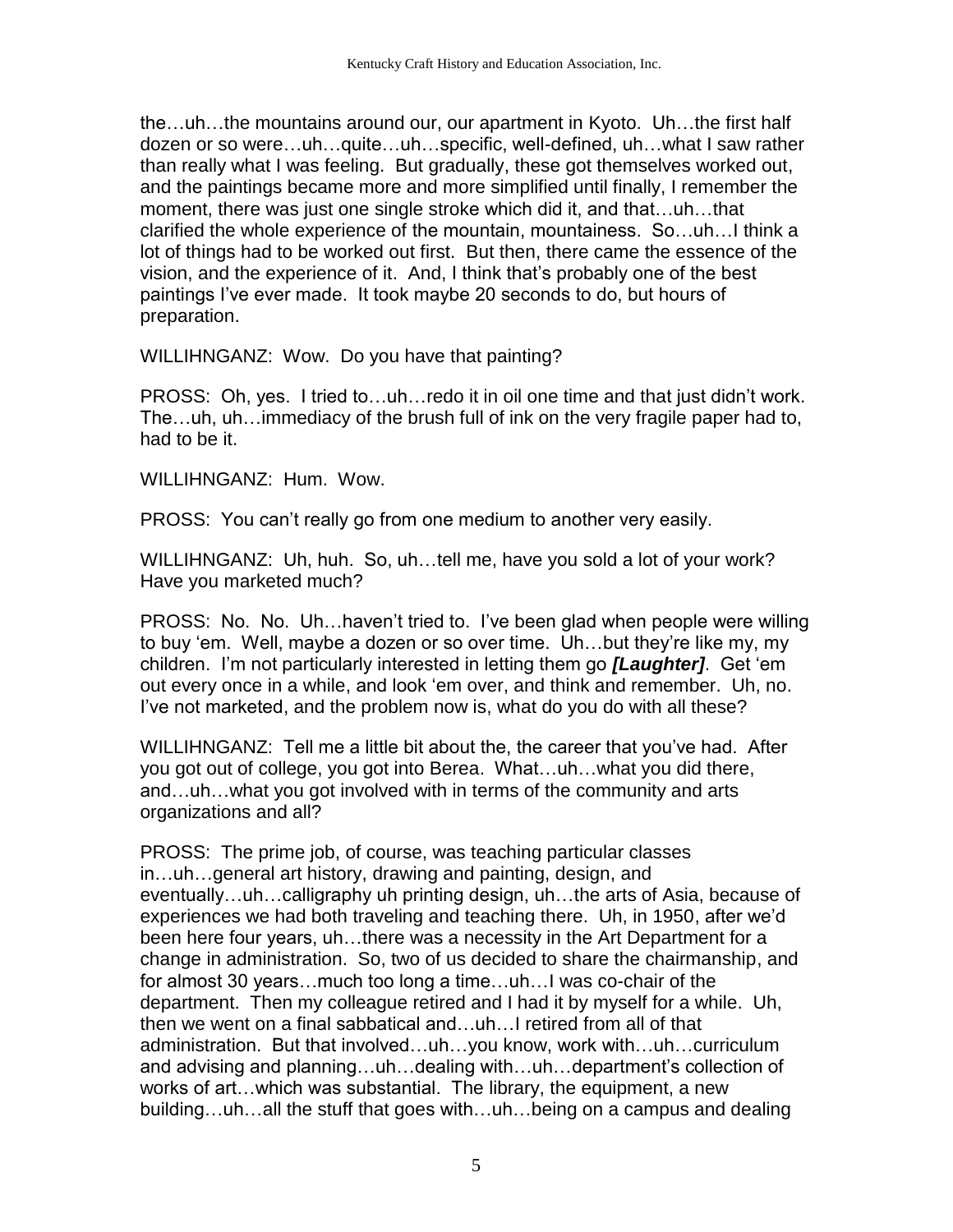with…uh…whatever came, and a lot came. Uh, that was pretty much it in a nutshell. Uh, I enjoyed the administrative part of it, got to confess that, but…uh…knowing…uh…the students and the colleagues who were…uh…just fabulous people has been one of the pleasures of being here. We never really seriously thought about going anywhere else, or doing anything else. This was satisfying and…uh…comfortable enough. We had a family, and that was very satisfying, even though uncomfortable sometimes like families are. But…uh…it's been good. We've been glad to be here and to be doing things in this place. Uh, one of the exciting parts of it all was in the early '60s, with the establishment of the Kentucky Guild of Artisans and Craftsmen, getting the train up and going…uh…the whole organization of the Guild.

WILLIHNGANZ: Tell me about your role in getting that established and started and what not.

PROSS: I think…uh…a lot of it was just because I was where I was, when I was. Uh, Berea was…uh…how shall I say it…uh…sort of invited to be part of the idea of this Guild, and of…uh…of a train to exhibit and to demonstrate what was going on. And…uh…I think my job in the Art Department…uh…plus that of Rude Osolnik and Industrial Arts…uh…made us naturals for doing this thing. Uh, there were lots of ins and outs of the planning, of course, and…uh…when it finally got done…uh…for some reason, I got elected first president probably because of…uh…the job that I had. So, uh…for a couple of years, I didn't do much except…uh…Guild work…a variety of miscellaneous things, important things that had to be done in basic organization. A couple of years were enough. I needed to really get back to work that I was getting paid for. And, uh…for a number of years after that, I was…uh…I stayed on the board and was very much involved, but not with the responsibility that I had at first. Again, I have to admit I enjoyed it. I was glad to have this…uh, uh…spotlight for a little bit. It was heady stuff, but…uh…not much else in my life got done. And, it's been…uh…nice to sort of sit on the sidelines recently, and see things come and go. There've been ups and downs, of course, all the way through, but that's part of it. Glad to have been a part of it.

WILLIHNGANZ: You've been a part of the Guild's history all along, is that right?

PROSS: Yes, yes.

WILLIHNGANZ: And are you still involved with their activities?

PROSS: No, not really. I, I still get copies of the…uh…of the…uh…bulletin or news, news sheet, but that's about it. Uh, when there's a fair nearby, I'll go, but not as a participant, really as a visitor.

WILLIHNGANZ: Were you one of the founding members of the Guild?

PROSS: Yes.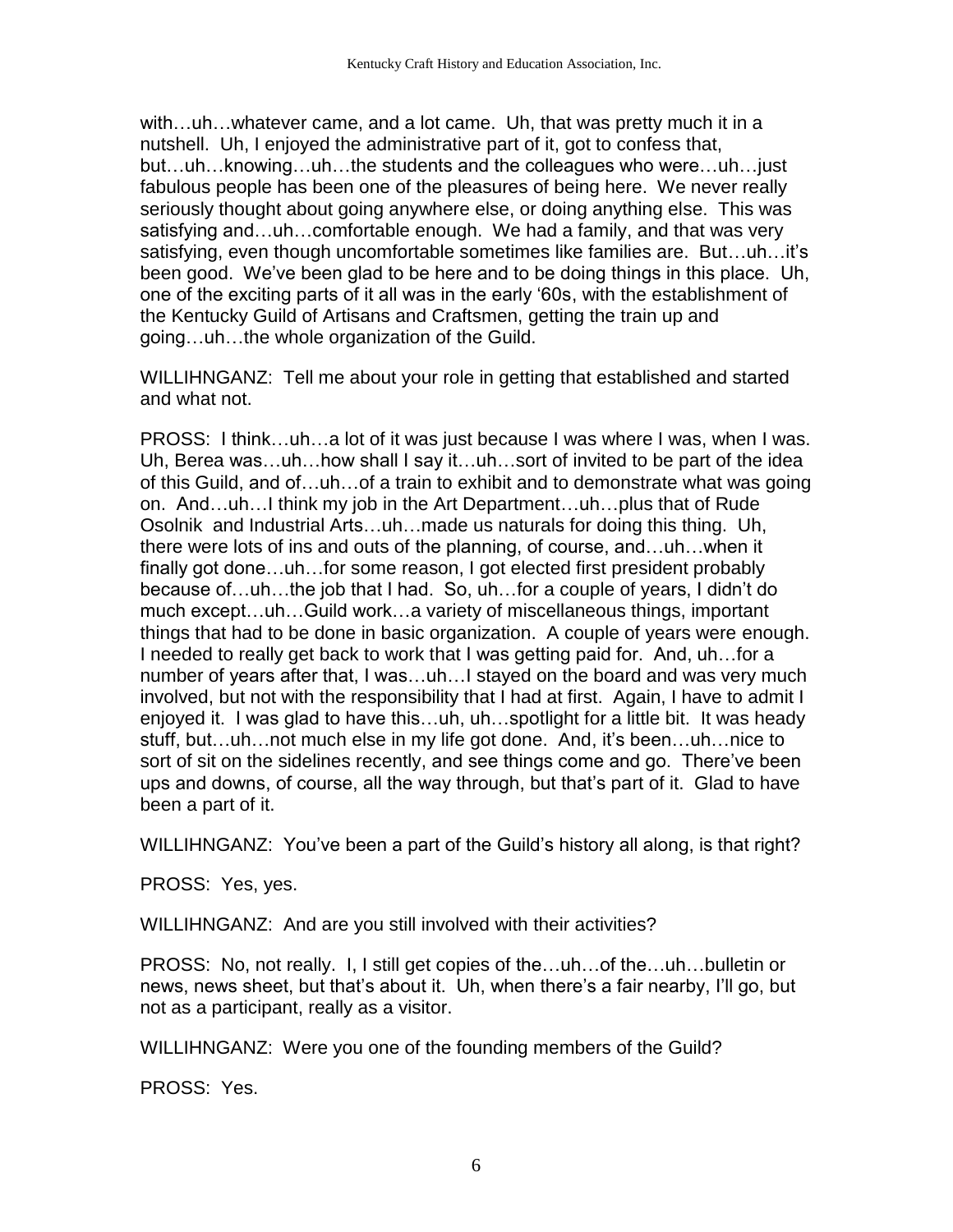WILLIHNGANZ: And so you…uh…you went to, of course, the first…uh…the first Guild Fair?

PROSS: Yes *[Laughter]*. Whatever that was *[Laughter]*.

WILLIHNGANZ: Indian Fort Theater, I believe, which was basically way out in the woods.

PROSS: Yes.

WILLIHNGANZ: And you walked a long way on a path, and…uh…if you were lucky, you got a board and couple bricks *[Laughter]* to put your work on.

PROSS: Yeah *[Laughter]*. I was thinking really of…uh…of fairs that we had…uh…on the triangle here in Berea, along Main Street. Uh…it was probably the…uh…Berea Chapter of the Guild that was doing that. Uh…yeah. It was bricks and boards, no tents. My kids always wanted me to take a proper…uh…booth at the fairs, but…uh…there never seemed to be enough time or energy to…uh…to make that come off, and they happened at times when major things were happening at school I needed to be attending to. So, uh…I was a visitor rather than a participant in the fairs. But, they were…uh…wonderful events out there for a good many years.

WILLIHNGANZ: Uh, huh. And uh, did you serve on a lot of committees for the Guild, and get involved with that?

PROSS: Uh, no, not really. Uh, when I retired from the board, it was…uh…I'll have to confess, sort of with the idea…well, let somebody else do it now for a while. I'll be available to be useful as I can be, and yes, there were some committees. I'm not going to remember which ones they were, uh. Judging, I think, was…uh…one of the prime jobs that I was helpful in. Uh, for membership and for participation in the fairs, but that was probably the extent of it.

WILLIHNGANZ: How do you feel about the process of judging art works? Does that contribute to quality or does it basically discourage a lot of people who might later develop quality?

PROSS: Our…uh…intention was to offer and to provide…uh…assistance with the…with people whose work didn't seem to be quite ready for Guild's status. Now I'm not sure much of that was ever taken, and I know that a lot of people were…uh…discouraged at that point, and…uh…were never heard from again. Uh, but we felt that is was very important that we get the best that was available, and the things were not up to whose standards, our standards I guess, because they would represent the Guild, and represent the state, and we were trying to…uh…overcome the…uh…great influx of stuff made everywhere for sale, which the…uh…the state outlets were flooded with. We needed to find the best that Kentucky could do, and…uh…wasn't easy. But, most of us were teachers on that judging committee, and we had a degree of experience, and…uh…we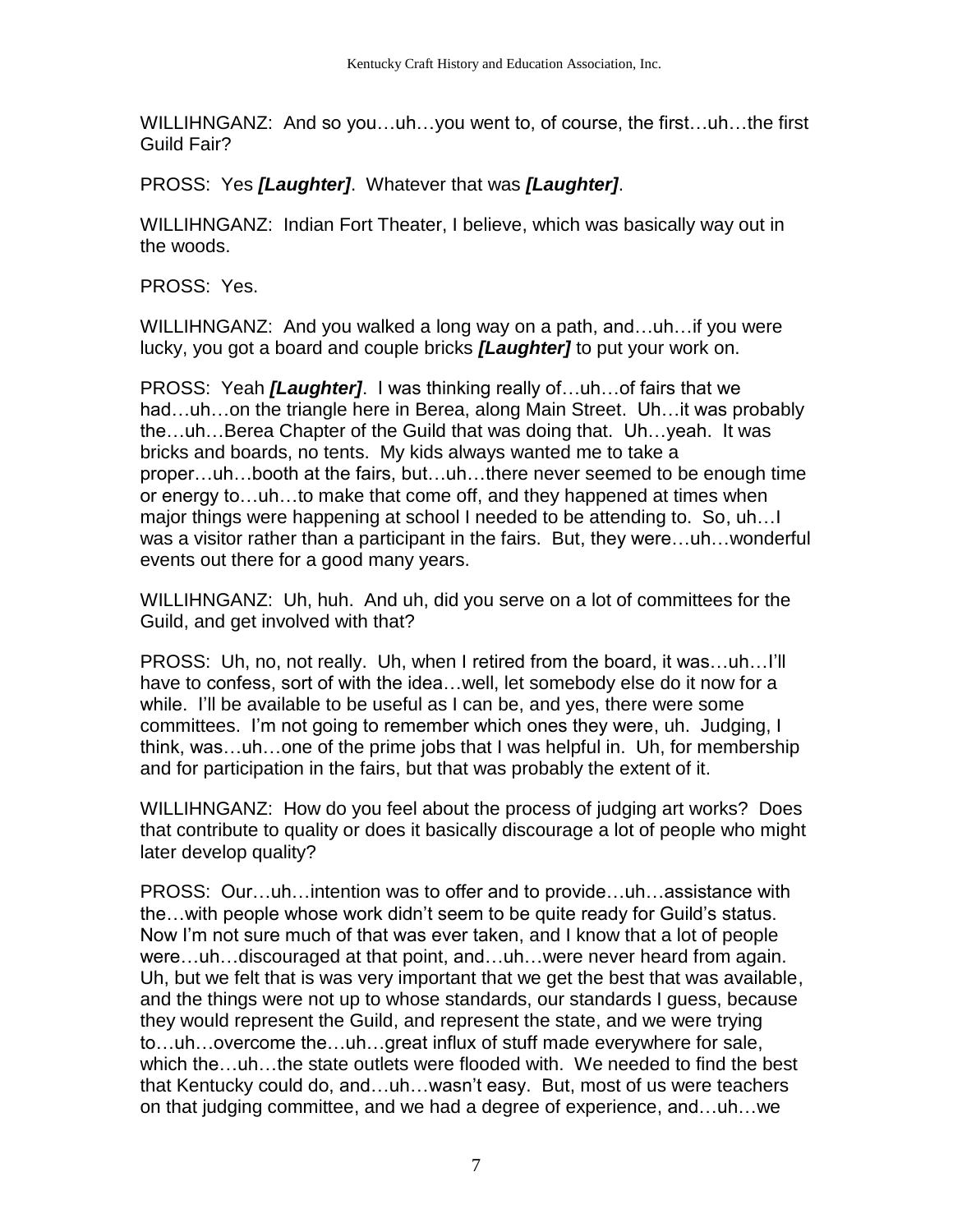had to exercise our judgment constantly in our classes. So it was an easy transfer but, uh…not…uh…easy to do. And for those who were and were not…uh…judged admissible, uh…there was a very thorough…uh…critique offered, which we hoped might be helpful.

WILLIHNGANZ: Uh, huh. Looking at the production of craftwork, I'm always…uh…kind of surprised because the…uh…years ago I used to think that there was basically manufactured goods and handcrafted goods. But, the truth is they're gradations that go from individual work, to a sort of semi-manufactured product, where you more mass produce it, using some hand techniques, of some machine techniques and other things. Do you feel like that…that discourages or limits the creative output of people?

PROSS: Craftsmen has to live, and sometimes that means the necessity to produce a lot of sellable things. And the machine has a, has a place. The handicraftsmen, of course, does his work with…uh…care and with love, and even if he lets the machine help him…uh…he's still the controller, the master of the product. Uh, a potter, for example, may need to make dozens or hundreds of plates, or whatever he's making, in order to survive. I was talking to…uh…a man just day before yesterday, who was one of our students, and is now a production potter…uh…has a good business…uh…but he was saying, "I really need now to do things for myself, take some of my time, some of my energy to do my own thing, to be the artist I know I am, aside from making what I make to support my family. I hope I can do it," he said. So there's that too. What he makes is beautiful…uh…it might be sometimes different, sometimes better. There's the sense of, well, this is identifiable as his, because there's so many of them. But, I'll be eager to see what happens when and if he really...uh...gets to do things for himself as well as for others.

WILLIHNGANZ: Uh, huh. I was interviewing a lady who does…uh…embroidery. Uh, she does shirts and fancy things, but her craft involves basically taking designs that she puts into her computer, and feeds into a machine, an embroidery machine, but then produces the product.

PROSS: Uh, huh.

WILLIHNGANZ: So, of course, the speed with which she can put out *[Laughter]* is substantial. And, you know, does that qualify as craft? Is that a hand craft?

PROSS: I wouldn't think so. I wouldn't think so. In this exhibition of Middle Eastern things that we've been getting ready…uh…there's a pair of shoes that was made for me in a village in Pakistan. Uh, it was a shoe making village, and my pair of shoes was made to measure. My feet, unfortunately…they were a quarter of an inch off, and I could never wear 'em. But they're beautiful red leather, and embroidered in gold colored…uh…thread…uh…almost all over. Uh, it took one lady over a month to make them. Uh, she was paid well, but…uh…these were objects, still are objects of beauty, and there's…uh…you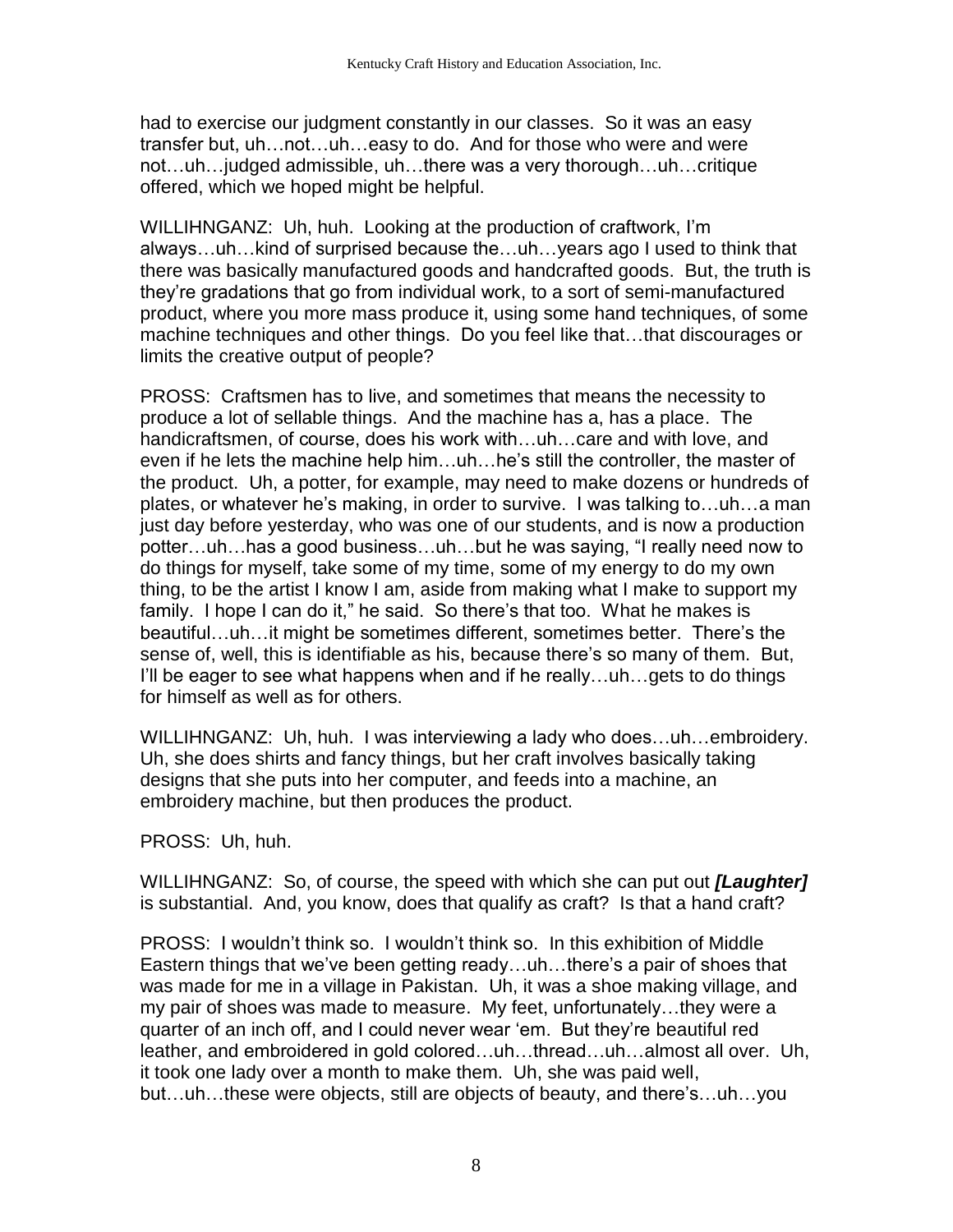know, something in my heart that means something special. They told me about a westerner, a businessman who came to the village and admired shoes like this, and asked if…uh…they'd be willing to make some for him to sell in America. Well, yes they would. Uh, how many would he like? Two or three pairs? Four? Five. A hundred thousand he said *[Laughter]*. And, no way, they said. Uh, it would have been wonderful if they could, but the time and the skill and the satisfaction in a thing well done, and perhaps unique…uh…I wonder if that's still alive in that village.

WILLIHNGANZ: Real good question. How uh, how do you think we're doing in terms of the state of Kentucky, and…uh…our promotion and…uh…encouragement and support for craft work?

PROSS: I'm not sure I can really answer that, because of, I'm not that involved anymore. Uh, the fairs that I have been to, in recent years have been in many ways, disappointing. Uh, there seems to be, to choose my words carefully here but, really more stuff than there ought to be. Uh, more seemingly mass produced, I'm sure it's not. But uh, you know, there's aspects of the machines, I spoke of a few minutes ago, which…uh…come into it. Uh, I'm less than satisfied I think with the standards that seem to be at work now. Uh, *[Laughter]* I guess what I'm trying to say is that…uh…I wouldn't do it that way. But then, I'm not doing it. Uh, there haven't been many things that I would choose to buy if I were still accumulating, but uh, it's been good to see that there are still some fine things being produced as evidenced by the Guild fairs, which is all I've got to go on, uh…at this point. Uh…I…I've not been impressed.

WILLIHNGANZ: Hum. Now, have you been a member of the Southern Highland?

PROSS: No.

WILLIHNGANZ: Guild? Okay.

PROSS: I'm, I'm not a craftsperson, craftsman let's say. So that would not be…uh…an area where I'd be appropriate.

WILLIHNGANZ: Uh, huh. But, you have certainly been involved with promoting craftwork, and certainly your work with the Guild has contributed significantly to the craft environment here, and…uh…over the years that you've been involved with the Guild, really from the start there…have you seen a change in the…uh…the general acceptance or interest in craftwork in Kentucky?

PROSS: Oh, yes, it's…uh…it's grown immensely since…uh…those beginning days. You know, we were looking around way back in 1960 for craftsmen, if they existed, and things to market, if there were any, and it took a lot of looking…uh…to find either the people or the…uh…their works. Uh…as…uh…the schools, the colleges, and universities…uh…expanded their programs…uh…more, more came. And, there are…uh…I know, wonderful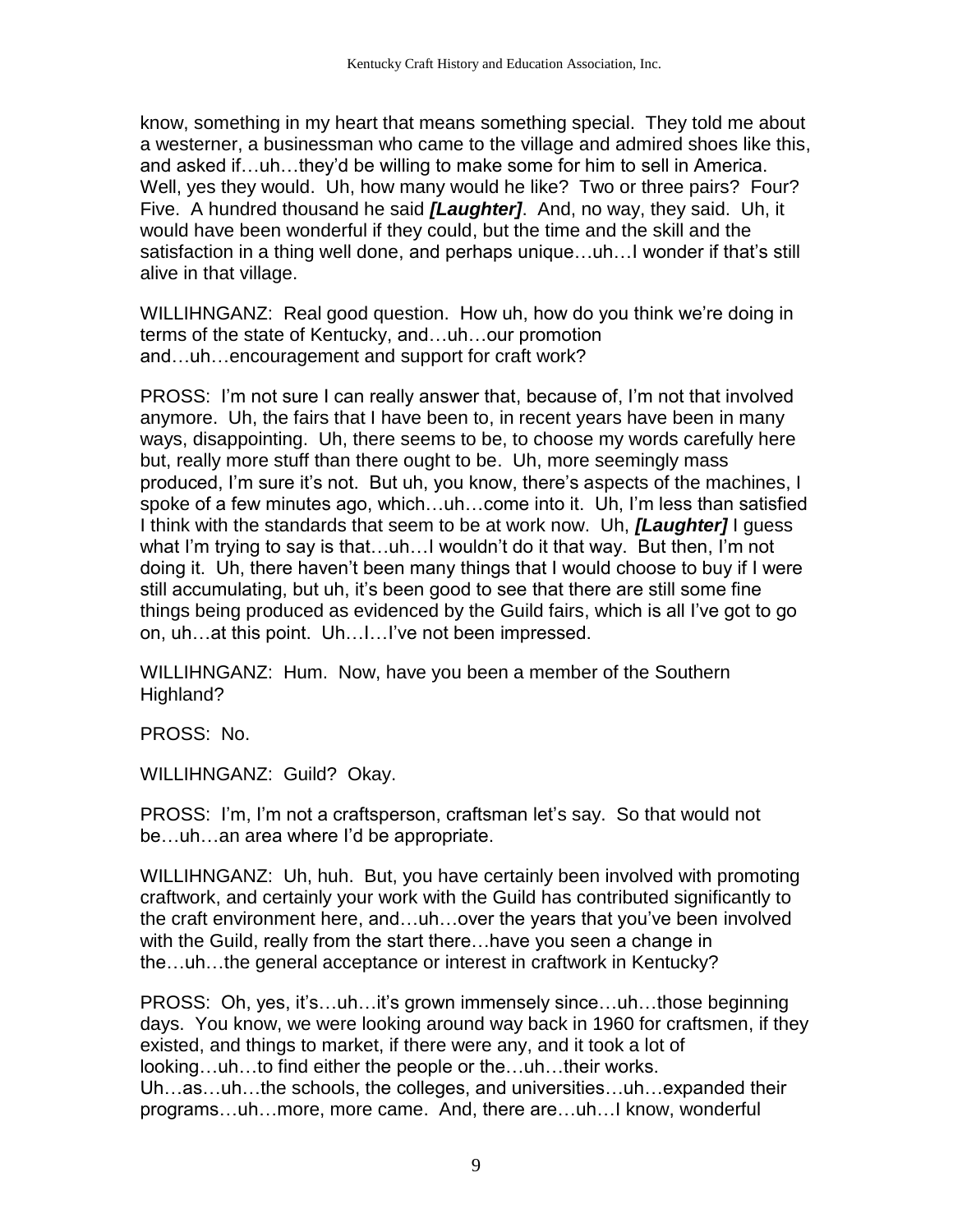people working to make wonderful things, but…uh…where and how they're marketable I, I can't say. Kentucky's crafts and its arts have…uh…have grown and developed…uh…amazingly in these years. But, whether they get…uh…to the public, probably…uh…the market is through galleries…uh…specializing in…uh…works like these, uh…rather than through the…uh…generally publicly available as with the state parks' shops, for example. And again, uh…I'd not been really involved enough either professionally or personally in recent years to judge. This is just a feeling.

WILLIHNGANZ: Well, you've, I'm sure, uh…been keenly interested in the development of the Artisan's Center, and the opening of the Artisans Center here in Berea.

PROSS: Yes.

WILLIHNGANZ: And uh, were you involved in the development of that concept, and the political work to get it set up?

PROSS: No, no.

WILLIHNGANZ: There was apparently some controversy between the local artists and the state wanting to set up this center. Were you aware of that?

PROSS: Oh, yes. What's it going to do to us?

WILLIHNGANZ: What uh, what do you feel it has done?

PROSS: Well, I think that many local craftspeople are still uneasy that…uh…traffic has not come here…has stayed out there. There was…uh…from the beginning, the expectation that there would be…uh…closer association between what was at the highway and what was in town. There would be…uh…facilities, transportation, uh…publicity and so on. I don't think that's happened. And, from what I hear, number of local craftspeople…uh…have gone…uh…that the excitement in town that there used to be is no longer here. But again, I'd not…uh…involved myself with…uh…with this problem, but I'm aware that there is a problem.

WILLIHNGANZ: Seems to me that on a logical…uh…sort of perspective, the two should basically be very supportive of each other, and hopefully increase the whole draw on the area. If you're gonna go to the Artisans Center, why wouldn't you drive two miles into town and see individual artist's studios, because they're wonderful resources and similar things. You would think that would be a natural feeding…uh…for each other. But, that doesn't seem to be what's happening, am I right there?

PROSS: I think so. Uh, there are probably exceptions, but…uh…by and large I feel, uh…a dearth in town that we'd hoped would not be the case.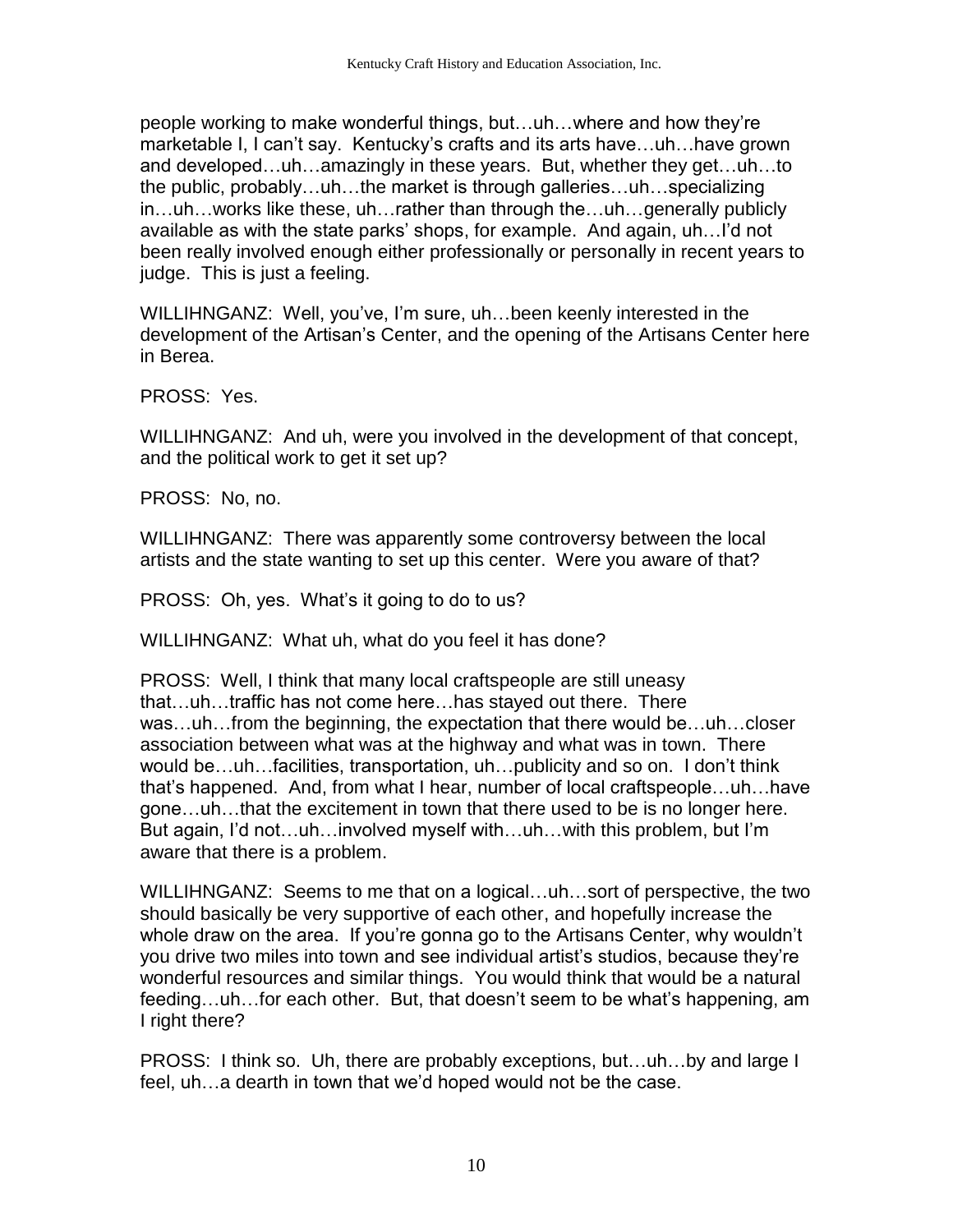WILLIHNGANZ: Well, that's, that's certainly too bad. Tell me, as an educator, uh…how you feel the whole…uh…development of art education has gone over the past let's say forty years? Uh, have we seen a lot more acceptance for art and craft programs, or are we seeing a diminishing interest in those in academic circles?

PROSS: That's hard to say, too. I think certainly until…uh…twenty years ago there was increase and, uh…enrichment in these. I think in Berea College's own emphasis, uh…there may be a diminution, diminution *[Laughter]* …not as great as it used to be. Uh, the change in…uh…curriculum, both in the college as a whole and in the Art Department, uh…and in general education for all students…uh…the arts don't have the place they once had. I think, well, you know, times change, and…uh…interests and emphases change. The world changes and we need to as well. But, uh…there…there is not the…uh…sense here that the arts are important for everybody to know about, and to have an opportunity to participate in, or to enjoy that…uh…there once was. Other things have taken their place. Uh, this is probably the natural course of events. I hope not, but…uh…as I say, I've not been involved with this for almost 20 years and…uh…I better be careful what I say about it.

WILLIHNGANZ: Well, I hear you being hesitant to be prescriptive. Uh, I appreciate…uh…that…uh…you don't necessarily want to tell people how to live. But take a moment, and tell people how they ought to live *[Laughter]*. Because, I think that at some point…make some sort of positive stand about what we value, and where we would like to see our culture go, and these are important cultural values. What do you think we should be doing?

PROSS: I think certainly we should be paying attention to the rest of the world, and what goes on there. And, I think that…uh…uh…well, Berea College particularly is doing very well in that respect. In terms of providing an experience in all of the arts, and not just the visual arts, but music and drama and literature…uh…dance…all the rest of…uh…I would think it could do differently, do more. Every once in a while…uh…something will come on a television program…uh, uh…famous thing…uh, uh…a building, uh…a painting, uh…whatever, and I think…I wonder if my old students are seeing this and remembering and enjoying what I tried to teach 'em about long years ago. I wonder if it still matters to them. A couple of weeks ago, Google's logo took off on some paintings by Mark Chegal, which for many years we taught in humanities course these very images, and I wondered how many people are recognizing on this one day…uh…Google's homage to it. If a few did, uh…that's good. But nowadays…uh…something like that would be nothing to people who have gone through this curriculum in the last 20 years. They don't do it anymore. Who's Mark Chegal? Why should Google bother with him?

WILLIHNGANZ: They've changed the curriculum that dramatically?

PROSS: Yes, yes.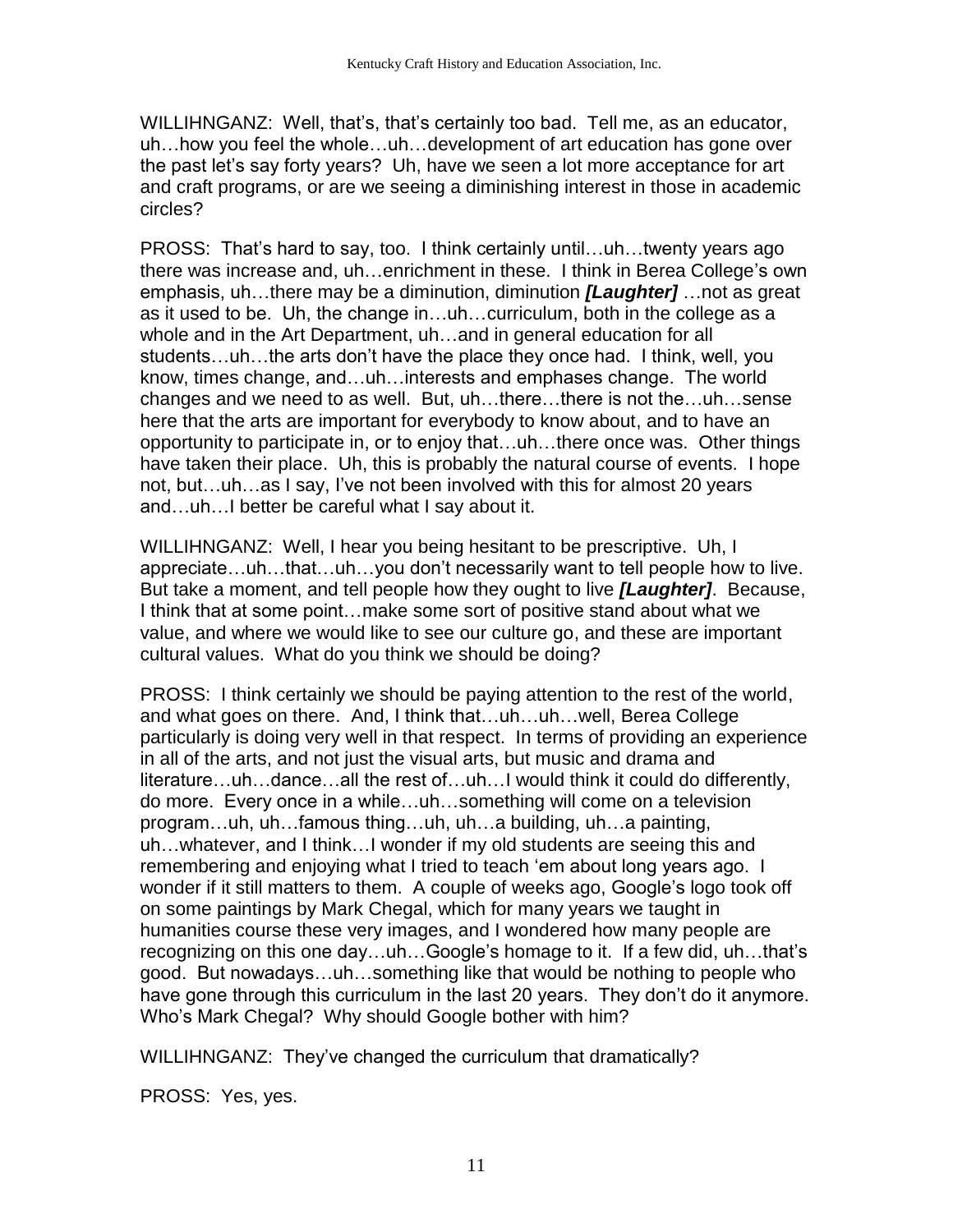WILLIHNGANZ: What's the new emphasis?

PROSS: Sometimes hard to tell…the changes frequently…uh…emphasis on the sciences, of course, which is good. Uh, and emphasis on…uh, uh…various social needs, which is good, too. And, when there's only so much time and energy…uh…choices have to be made. I think that…uh…the arts have not…uh…not been able to hold their own. If you're going to do this, you can't do that. It's sort of like the budget. There are new priorities.

WILLIHNGANZ: Yeah. If I understand we have to make choices, but sometimes the choices just appall me, *[Laughter]*. And, I think what you were speaking about understanding that we're, we're not a community, or…uh…state, or culture, or a country that is in isolation. We are part of a world culture, and our lack of value for that sometimes shocks me. We went into Iraq, and the…marched our armies in, and then immediately seized the oil fields, and allowed the museums to be pillaged. And, it was shocking and, uh…very, very deeply, profoundly sad that we allowed that to happen. And, they lost major portions of their heritage. Two thousand year-old artifacts disappeared.

PROSS: Probably on the market.

WILLIHNGANZ: Sad, but also true.

PROSS: Yes, yes.

WILLIHNGANZ: Yeah. I just question our values sometimes, when we do these things, and…uh…while I appreciate…uh…the diversity that technology offers us, uh…I just question whether we're, we're doing things which assist us to look at ourselves and understand where we've come from. Uh…or whether we're really just doing whatever will get us a better cup of coffee.

PROSS: Hum. Yeah. Fortunately in hindsight we have, at least some of us have, acknowledged that what happened was…uh…pretty awful, and…uh…don't let it happen again. But, uh…how can, how can you tell?

WILLIHNGANZ: Yeah.

PROSS: At least there's the acknowledgement that mistakes were made.

WILLIHNGANZ: Yeah. Well, I look at two of the aesthetic choices that we're making in the future, and of course, they're being made by whoever has the resources to make decisions.

PROSS: Yes.

WILLIHNGANZ: So you go to Dubai. These people, with enormous vast sums of money, are building the biggest building in the world, which is not necessarily the prettiest building, but it's going to be the biggest.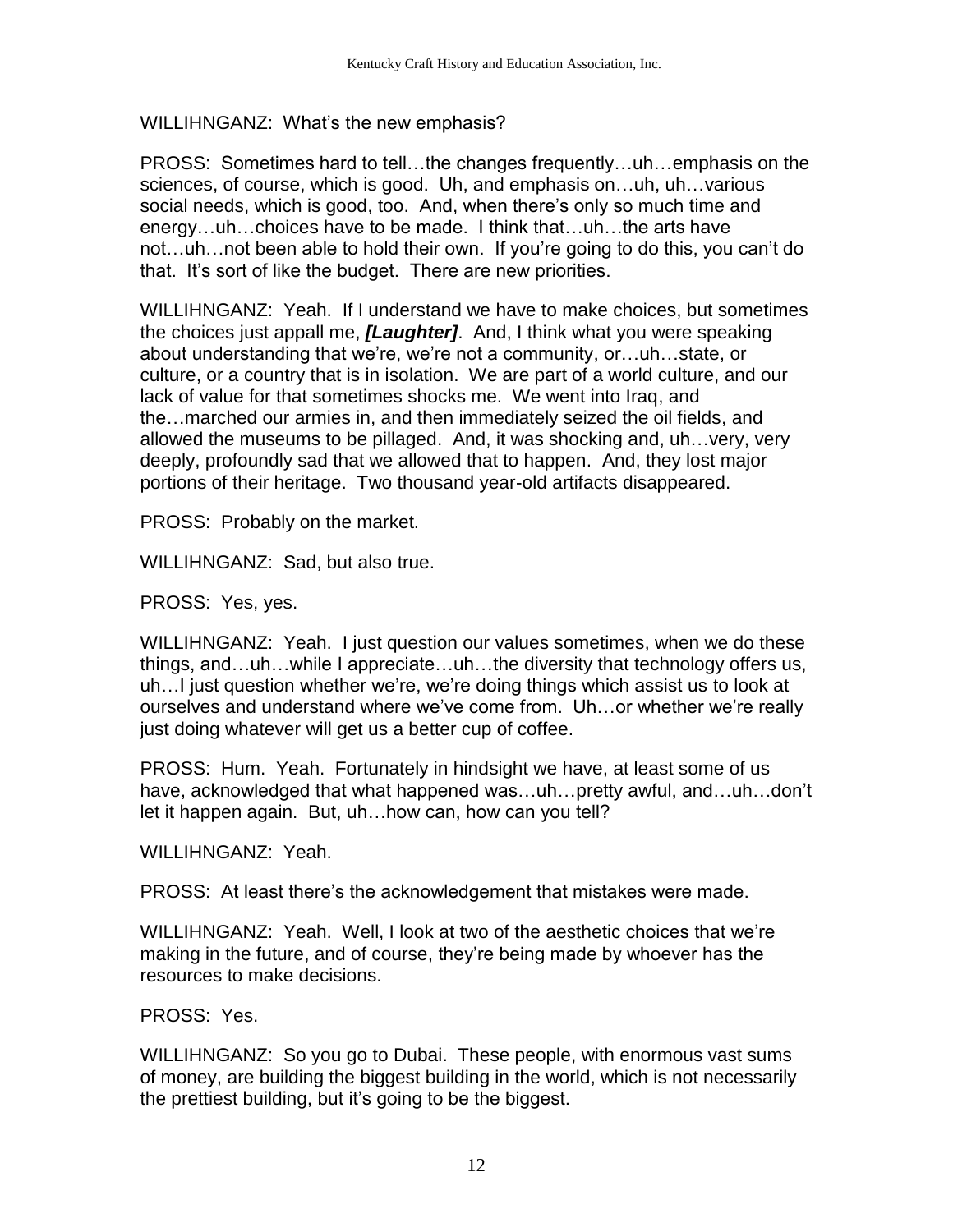PROSS: The biggest, yeah.

WILLIHNGANZ: And they build islands in the, in the bay, and the question, "Do we really need more islands for the rich, which is what they're building?" *[Laughter]*

PROSS: Well, we must have seen the same KET program the other night. *[Laughter]*

WILLIHNGANZ: Yes, I think we did *[Laughter]*. And, it's impressive. What they're doing is impressive, but I wish that, that we could balance that with some preservation of the culture that is inherent to that area, and I'm not sure they're actually concerning that as a prime determinant as they make the decisions regarding the aesthetics of what they're creating.

PROSS: I don't think so.

WILLIHNGANZ: Yeah.

PROSS: Uh, those, those immigrants were the fly specs a few years ago, and it's…uh…it's a big bubble. We think we've got bubbles, but *[Laughter]* …

WILLIHNGANZ: So uh, what else can you tell us about the craft culture in…uh…in Kentucky, and…uh…what our future looks to be? What should we…what should we look for…what should we be doing?

PROSS: Hum. I'm not sure I can really…uh…and, I should confess that…uh…as I get older, I find in myself less interest and less concern. Now, this is an awful confession to make, but…uh…I feel often that…uh…I've done my thing, and it's time now for somebody else. Uh, my energies are not what they used to be, and I find sometimes that uh…you know, I don't even have the get up and go to…uh…go to a carillon concert that's free on Monday night…to stir my stumps to go to a play that's just right around the corner. I don't know, maybe I'm getting tired, and…uh…I don't want to hear myself saying these things. But, uh, I've got a birthday tomorrow, and I'm not gonna say which one it is, but its well along there. Uh, I hope I've still got some good years ahead of me. But, uh…it's time for me to remember to be glad that I have done what I've done, and been involved with what I've been involved with. I truly have enjoyed what I've done, and…uh…now I'm just gonna, like Kandeed says, "Sit back and tend my garden." But I'll let my wife tend to the garden *[Laughter]*.

WILLIHNGANZ: Okay.

PROSS: Sorry. I don't think I can answer that question *[Laughter]*.

WILLIHNGANZ: I have liked what you said. Okay. Well, thank you very much for your…uh…time and your patience. I appreciate your being willing to do this again.